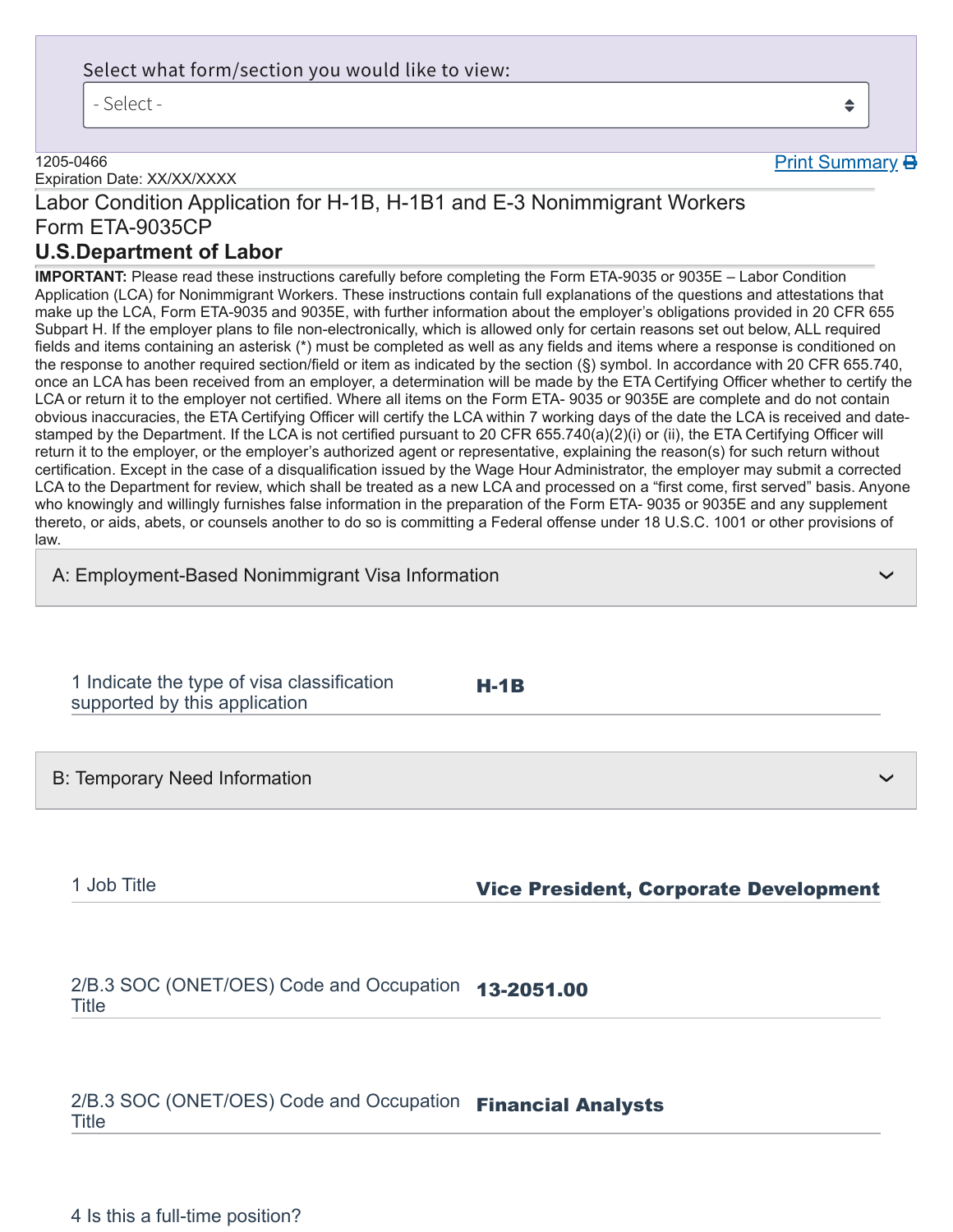|                                                                                               | <b>YES</b>  |
|-----------------------------------------------------------------------------------------------|-------------|
|                                                                                               |             |
| 5 Begin Date                                                                                  | 10/1/2022   |
|                                                                                               |             |
| 6 End Date                                                                                    | 9/30/2025   |
|                                                                                               |             |
| 7 Total Worker Positions Being Requested for<br>Certification                                 | 1           |
|                                                                                               |             |
| a. New Employment                                                                             | 1           |
|                                                                                               |             |
| b. Continuation of previously approved<br>employment without change with the same<br>employer | $\bf{0}$    |
|                                                                                               |             |
| c. Change in previously approved employment                                                   | $\mathbf 0$ |
|                                                                                               |             |
| d. New concurrent employment                                                                  | $\mathbf 0$ |
|                                                                                               |             |
| e. Change in employer                                                                         | $\mathbf 0$ |
|                                                                                               |             |
| f. Amended petition                                                                           | $\bf{0}$    |
|                                                                                               |             |
| C: Employer Information                                                                       |             |

1 Legal Business Name **AIQUIRE INC** 

 $\checkmark$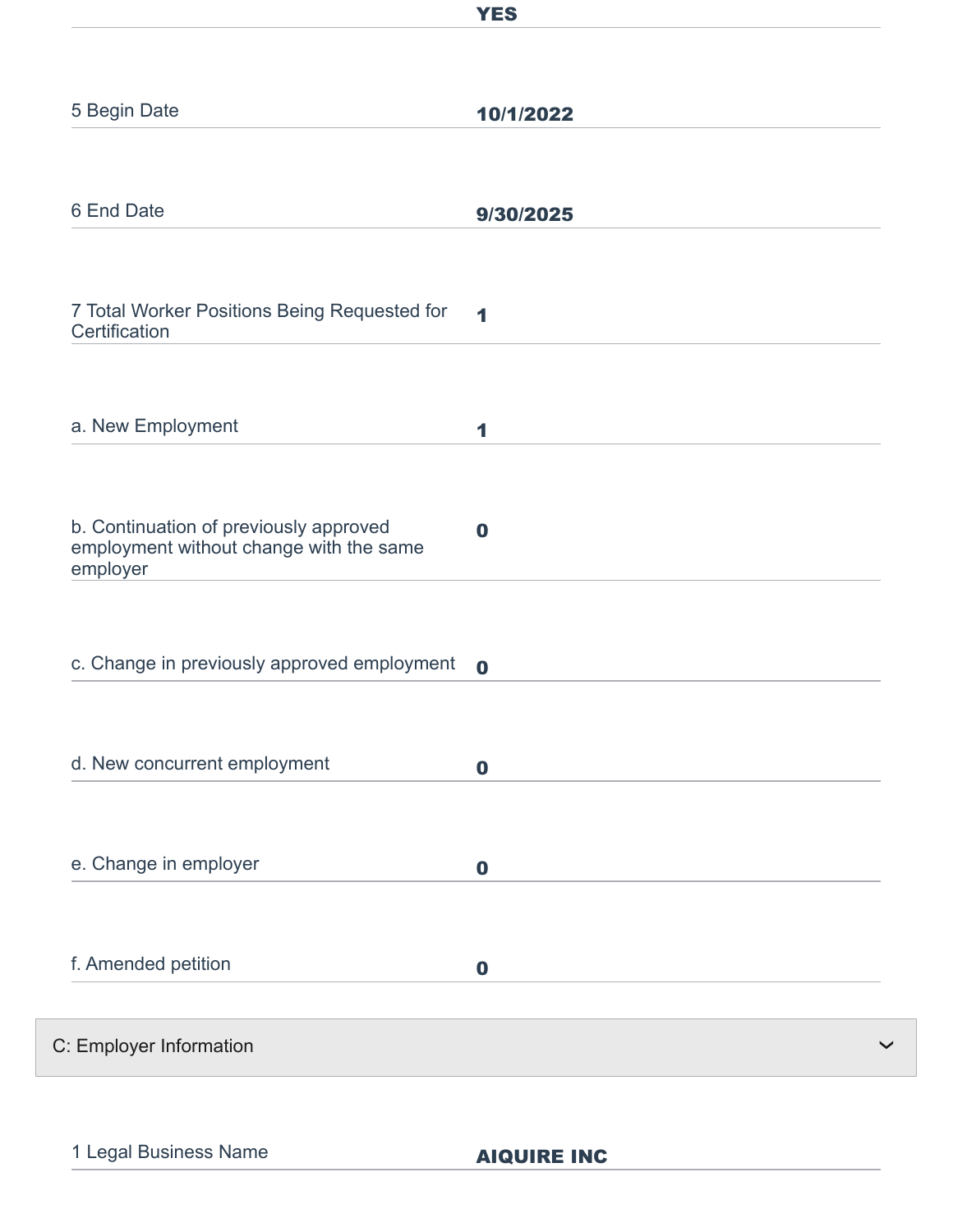| 2 Trade Name / Doing Business As (DBA), if<br>applicable     | <b>Pixis</b>                                             |
|--------------------------------------------------------------|----------------------------------------------------------|
|                                                              |                                                          |
| 3 Address 1                                                  | <b>625 W Adams Street</b>                                |
|                                                              |                                                          |
| 4 Address 2 (apartment/suite/floor and number) N/A           |                                                          |
|                                                              |                                                          |
| 5 City                                                       | <b>Chicago</b>                                           |
|                                                              |                                                          |
| 6 State                                                      | <b>ILLINOIS</b>                                          |
| <b>7 Postal Code</b>                                         | 60661                                                    |
|                                                              |                                                          |
| 8 Country                                                    | <b>UNITED STATES OF AMERICA</b>                          |
|                                                              |                                                          |
| 10 Telephone Number                                          | +12172828006                                             |
|                                                              |                                                          |
| 12 Federal Employer Identification Number<br>(FEIN from IRS) | 84-4161999                                               |
|                                                              |                                                          |
| 13 NAICS Code                                                | 541511                                                   |
|                                                              |                                                          |
| 13 NAICS Description                                         | <b>Computer software programming</b><br>services, custom |
|                                                              |                                                          |

D: Employer Point of Contact Information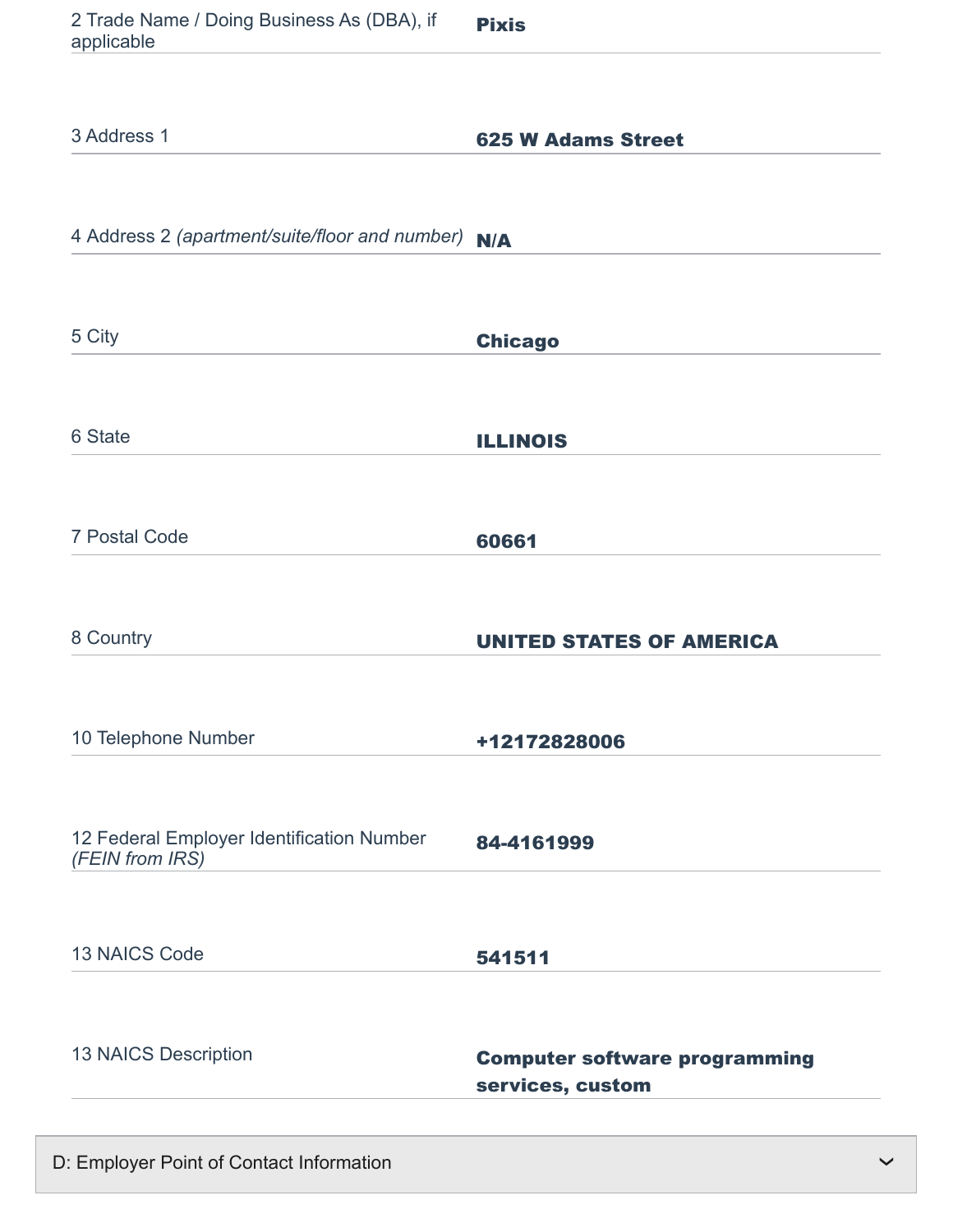| 1 Contact's Last (family) Name                 | <b>Valiyath</b>                 |
|------------------------------------------------|---------------------------------|
|                                                |                                 |
| 2 First (given) Name                           | <b>Harikrishna</b>              |
|                                                |                                 |
| 3 Middle name(s)                               | N/A                             |
|                                                |                                 |
| 4 Contact's Job Title                          | <b>Chief Business Officer</b>   |
|                                                |                                 |
| 5 Address 1                                    | <b>625 W Adams Street</b>       |
|                                                |                                 |
| 6 Address 2 (apartment/suite/floor and number) | N/A                             |
|                                                |                                 |
| 7 City                                         | <b>Chicago</b>                  |
| 8 State                                        |                                 |
|                                                | <b>ILLINOIS</b>                 |
| 9 Postal Code                                  | 60661                           |
|                                                |                                 |
| 10 Country                                     | <b>UNITED STATES OF AMERICA</b> |
|                                                |                                 |
| 12 Telephone Number                            | +12172828006                    |
|                                                |                                 |
| 14 Business e-mail address                     | hari@pixis.ai                   |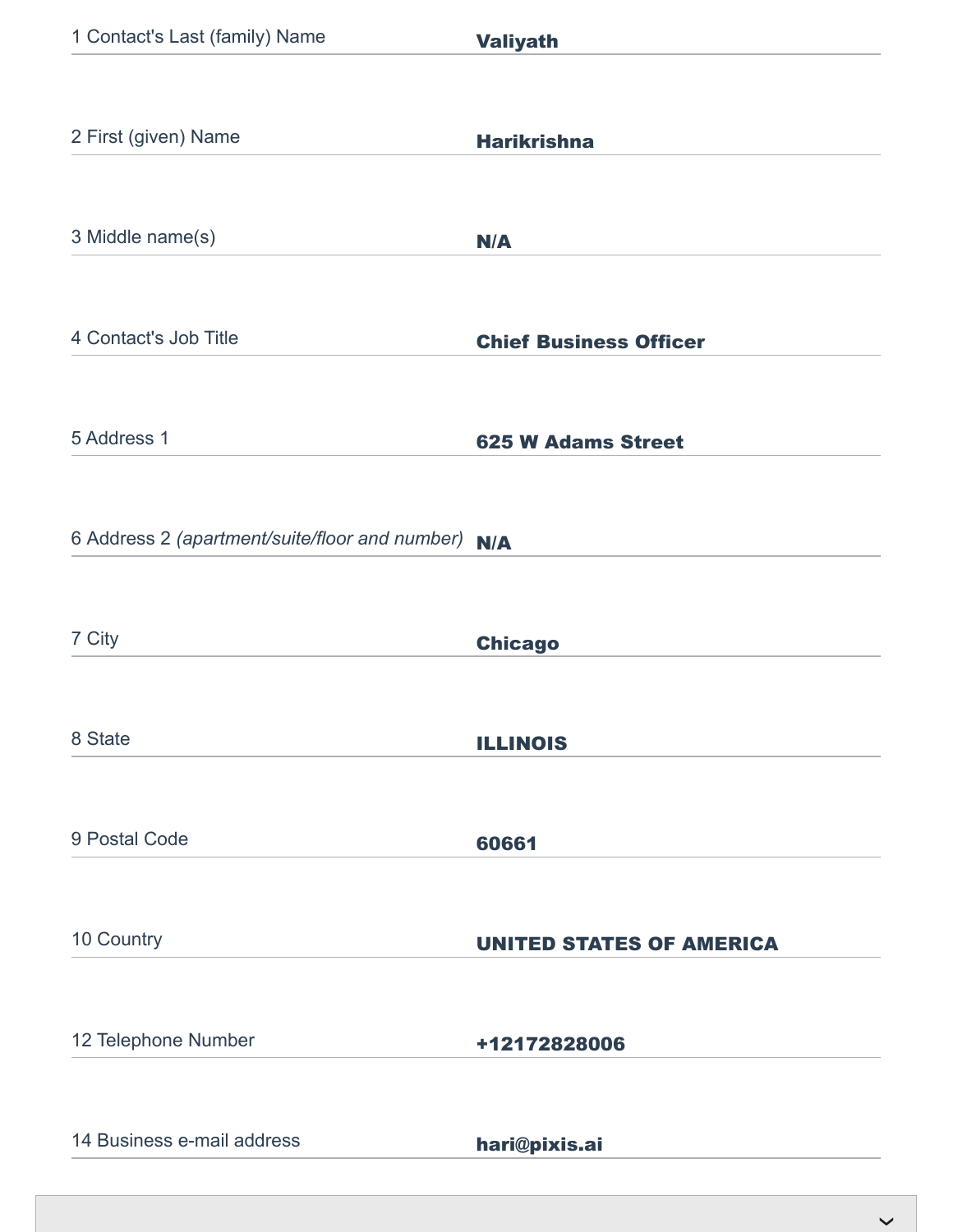#### 1 Is the employer represented by an attorney or agent in the filing of this application? Attorney

| 2 Attorney or Agent's Last (family) Name                 | <b>Turizo</b>                   |
|----------------------------------------------------------|---------------------------------|
| 3 First (given) Name                                     | <b>Amy</b>                      |
| 4 Middle Name(s)                                         | N/A                             |
| 5 Address 1                                              | <b>1400 Broadway</b>            |
| 6 Address 2 (apartment/suite/floor and number) 9th Floor |                                 |
| 7 City                                                   | <b>New York</b>                 |
| 8 State                                                  | <b>NEW YORK</b>                 |
| 9 Postal Code                                            | 10018                           |
| 10 Country                                               | <b>UNITED STATES OF AMERICA</b> |
| 12 Telephone Number                                      | +12122302881                    |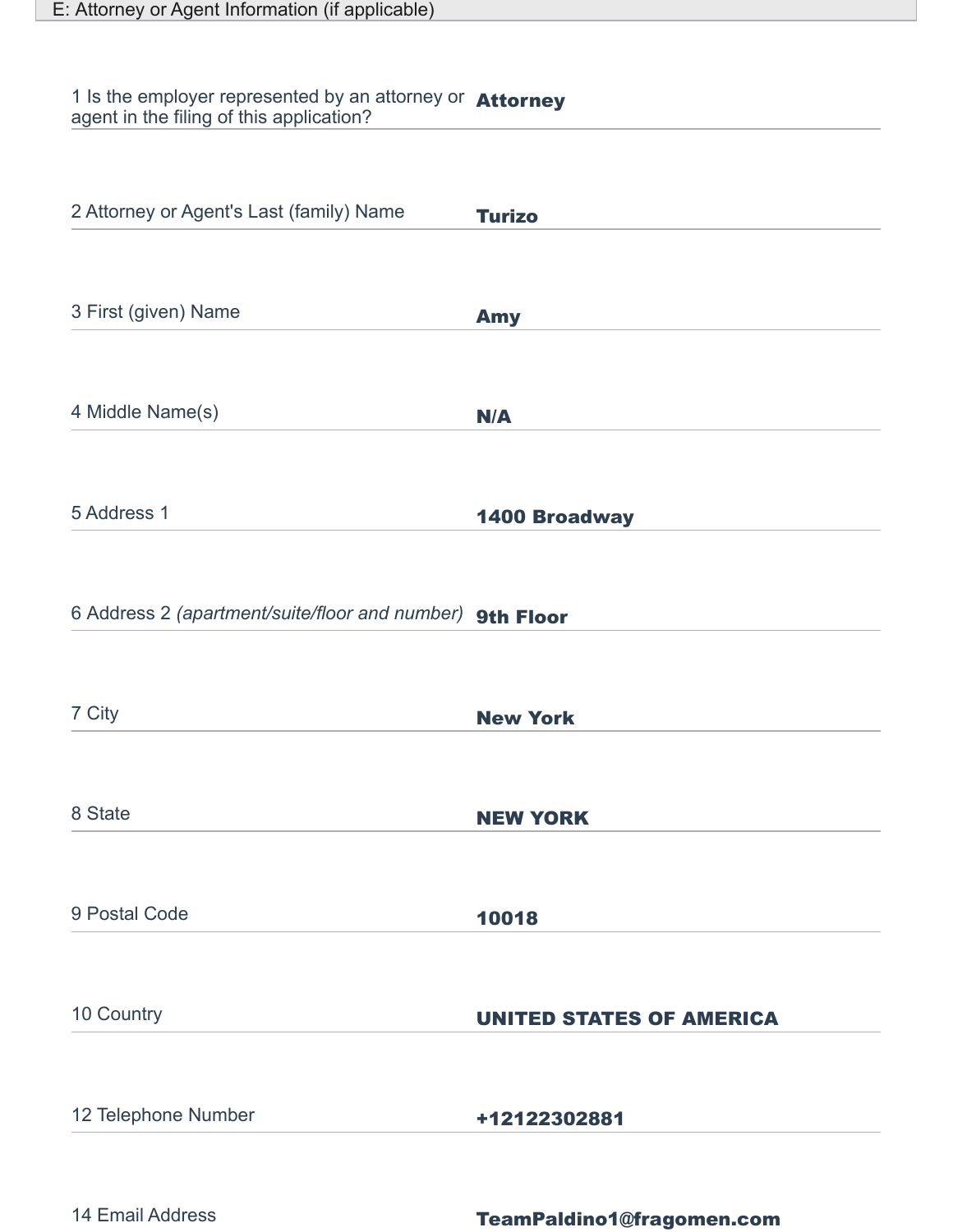| 15 Law Firm/Business Name                                                                                  | Fragomen, Del Rey, Bernsen & Loewy,<br><b>LLP</b> |
|------------------------------------------------------------------------------------------------------------|---------------------------------------------------|
| 16 Law Firm/Business FEIN                                                                                  | 13-2726464                                        |
| 17 State Bar Number                                                                                        | 01719-1999                                        |
| 18 State of highest state court where attorney is NEW JERSEY<br>in good standing                           |                                                   |
| 19 Name of highest state court where attorney<br>is in good standing                                       | <b>Supreme Court of New Jersey</b>                |
| F: Employment and Wage Information                                                                         |                                                   |
| F. Use the fields above to enter the details of<br>each additional place of employment, when<br>applicable |                                                   |
| Wage Rate Paid to Nonimmigrant Workers<br>From                                                             | 143042.00                                         |
| Wage Rate Paid to Nonimmigrant Workers To 160000.00                                                        |                                                   |
| <b>Wage Rate Paid to Nonimmigrant Workers</b><br>Per                                                       | <b>Year</b>                                       |
| <b>Prevailing Wage Rate</b>                                                                                | 143042.00                                         |
| <b>Prevailing Wage Rate Per</b>                                                                            | <b>Year</b>                                       |
| Identify the source user for the prevailing<br>wage (PW)                                                   | f13_is_oes_prevailing_wage                        |
| <b>Wage Level</b>                                                                                          | IV                                                |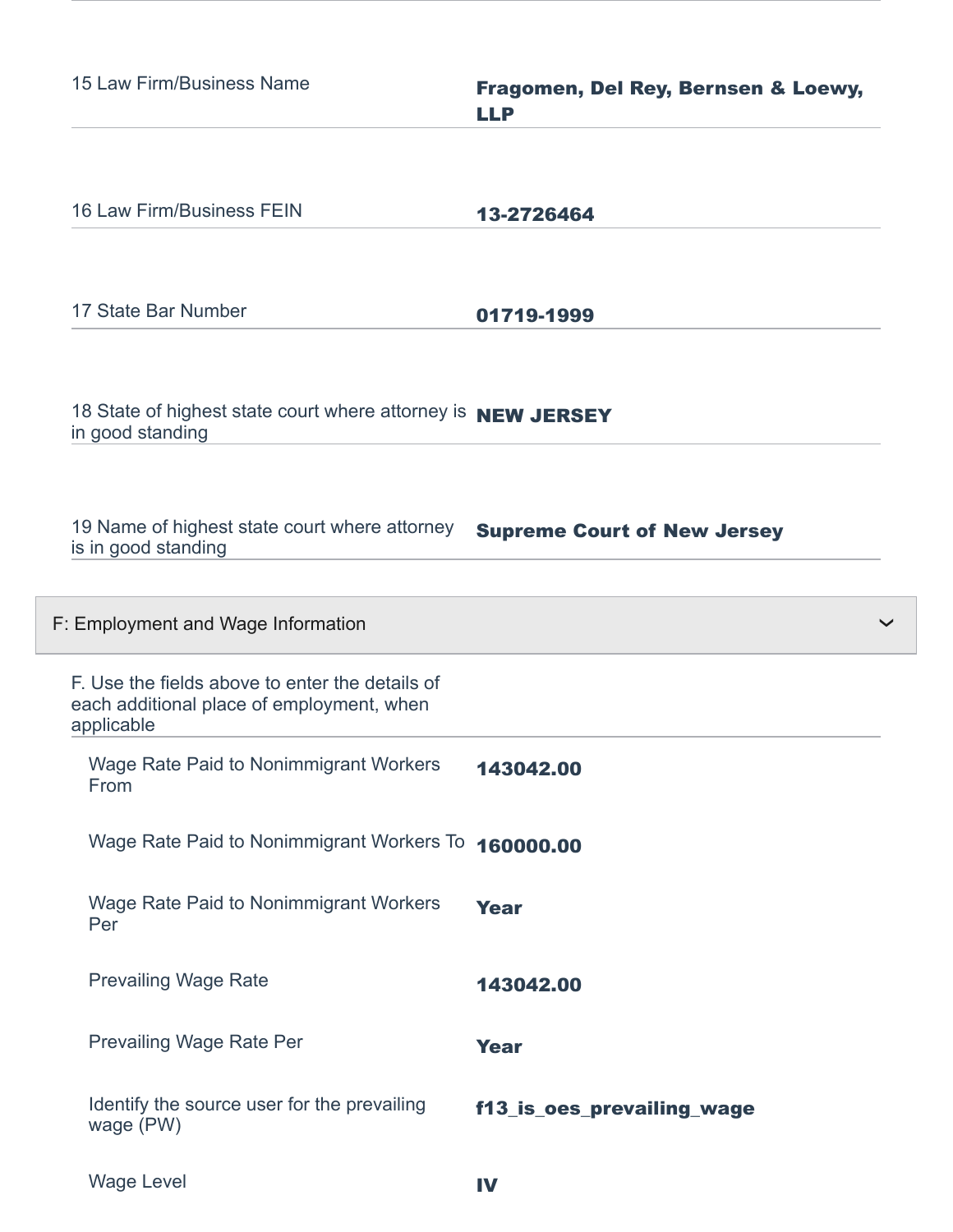| <b>Source Year</b>                                                                                                          | 7/1/2021 - 6/30/2022           |
|-----------------------------------------------------------------------------------------------------------------------------|--------------------------------|
| Enter the estimated number of workers that<br>will perform work at this place of employment<br>under the LCA                | $\blacktriangleleft$           |
| Indicate whether the worker(s) subject to this<br>LCA will be placed with a secondary entity at<br>this place of employment | <b>NO</b>                      |
| <b>Address 1</b>                                                                                                            | <b>75 E Santa Clara Street</b> |
| City                                                                                                                        | <b>San Jose</b>                |
| County                                                                                                                      | <b>SANTA CLARA</b>             |
| State/District/Territory                                                                                                    | <b>CALIFORNIA</b>              |
| <b>Postal Code</b>                                                                                                          | 95113                          |
| Wage Rate Paid to Nonimmigrant Workers<br>From                                                                              | 143042.00                      |
| Wage Rate Paid to Nonimmigrant Workers To 160000.00                                                                         |                                |
| Wage Rate Paid to Nonimmigrant Workers<br>Per                                                                               | <b>Year</b>                    |
| <b>Prevailing Wage Rate</b>                                                                                                 | 119558.00                      |
| Prevailing Wage Rate Per                                                                                                    | <b>Year</b>                    |
| Identify the source user for the prevailing<br>wage (PW)                                                                    | f13_is_oes_prevailing_wage     |
| <b>Wage Level</b>                                                                                                           | IV                             |
| <b>Source Year</b>                                                                                                          | 7/1/2021 - 6/30/2022           |
| Enter the estimated number of workers that<br>will perform work at this place of employment<br>under the LCA                | $\blacktriangleleft$           |

Indicate whether the worker(s) subject to this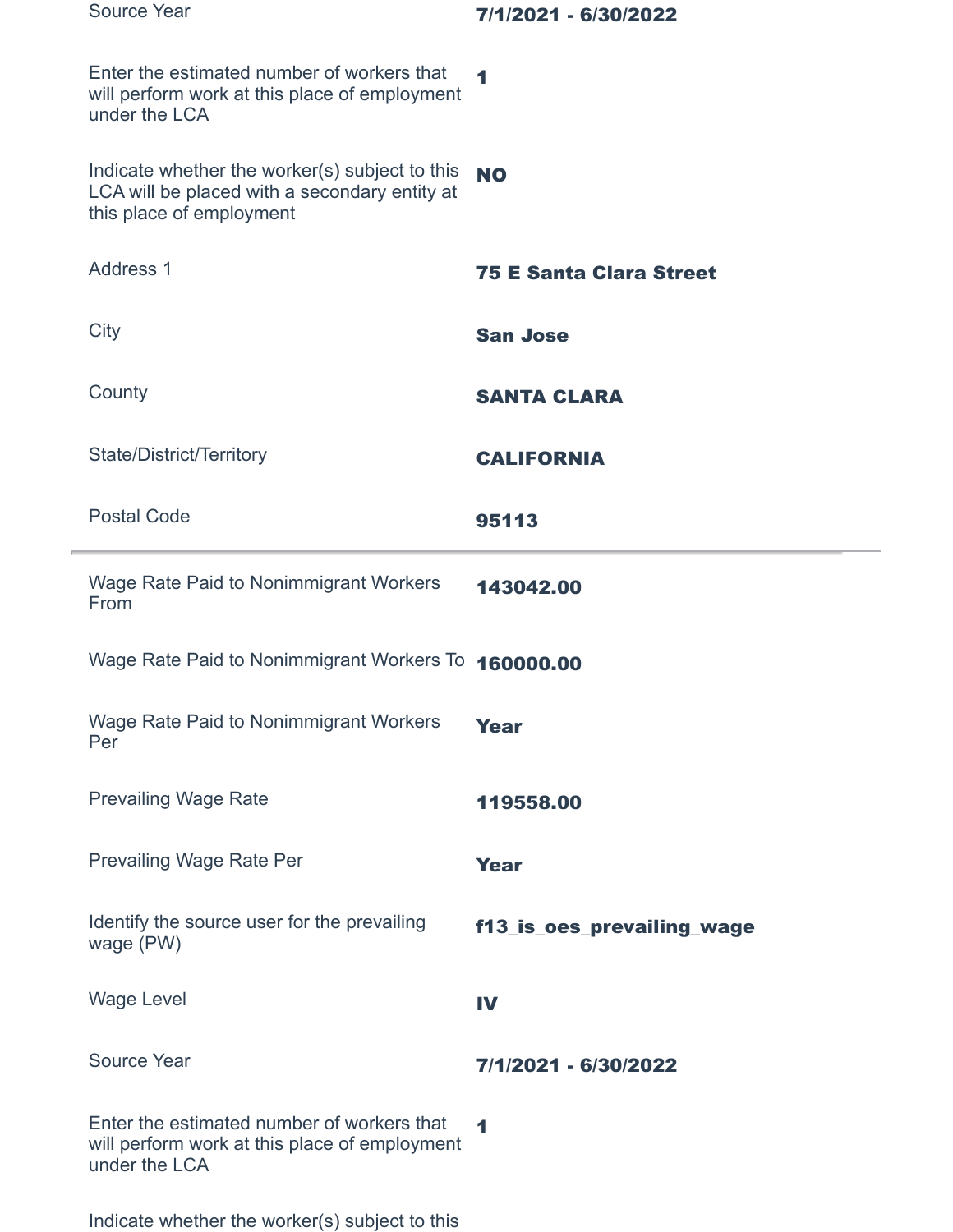LCA will be placed with a secondary entity at this place of employment NO

| Address 1                | <b>625 W Adams Street</b> |
|--------------------------|---------------------------|
| City                     | <b>Chicago</b>            |
| County                   | <b>COOK</b>               |
| State/District/Territory | <b>ILLINOIS</b>           |
| <b>Postal Code</b>       | 60661                     |
|                          |                           |

## G: Employer Labor Condition Statements

In order for your application to be processed, you MUST read Section G of the Form ETA-9035CP - General Instructions for the 9035 & 9035E under the heading "Employer Labor Condition Statements" and agree to all four (4) labor condition statements summarized below:

❯

- 1. **Wages:** The employer shall pay nonimmigrant workers at least the prevailing wage or the employer's actual wage, whichever is higher, and pay for non-productive time. The employer shall offer nonimmigrant workers benefits and eligibility for benefits provided as compensation for services on the same basis as the employer offers to U.S. workers. The employer shall not make deductions to recoup a business expense(s) of the employer including attorney fees and other costs connected to the performance of H-1B, H-1B1, or E-3 program functions which are required to be performed by the employer. This includes expenses related to the preparation and filing of this LCA and related visa petition information. 20 CFR 655.731;
- 2. **Working Conditions:** The employer shall provide working conditions for nonimmigrants which will not adversely affect the working conditions of workers similarly employed. The employer's obligation regarding working conditions shall extend for the duration of the validity period of the certified LCA or the period during which the worker(s) working pursuant to this LCA is employed by the employer, whichever is longer. 20 CFR 655.732;
- 3. **Strike, Lockout, or Work Stoppage:** At the time of filing this LCA, the employer is not involved in a strike, lockout, or work stoppage in the course of a labor dispute in the occupational classification in the area(s) of intended employment. The employer will notify the Department of Labor within 3 days of the occurrence of a strike or lockout in the occupation, and in that event the LCA will not be used to support a petition filing with the U.S. Citizenship and Immigration Services (USCIS) until the DOL Employment and Training Administration (ETA) determines that the strike or lockout has ended. 20 CFR 655.733;
- 4. **Notice:** Notice of the LCA filing was provided no more than 30 days before the filing of this LCA or will be provided on the day this LCA is filed to the bargaining representative in the occupation and area of intended employment, or if there is no bargaining representative, to workers in the occupation at the place(s) of employment either by electronic or physical posting. This notice was or will be posted for a total period of 10 days, except that if employees are provided individual direct notice by e-mail, notification need only be given once. A copy of the notice documentation will be maintained in the employer's public access file. A copy of this LCA will be provided to each nonimmigrant worker employed pursuant to the LCA. The employer shall, no later than the date the worker(s) report to work at the place(s) of employment, provide a signed copy of the certified LCA to the worker(s) working pursuant to this LCA. 20 CFR 655.734.

1 **I have read and agree to** Labor Condition Statements 1, 2, 3, and 4 above and as fully explained in Section G of the Form ETA-9035CP - General Instructions for the 9035 & 9035E and the Department's regulations at 20 CFR 655 Subpart H.

YES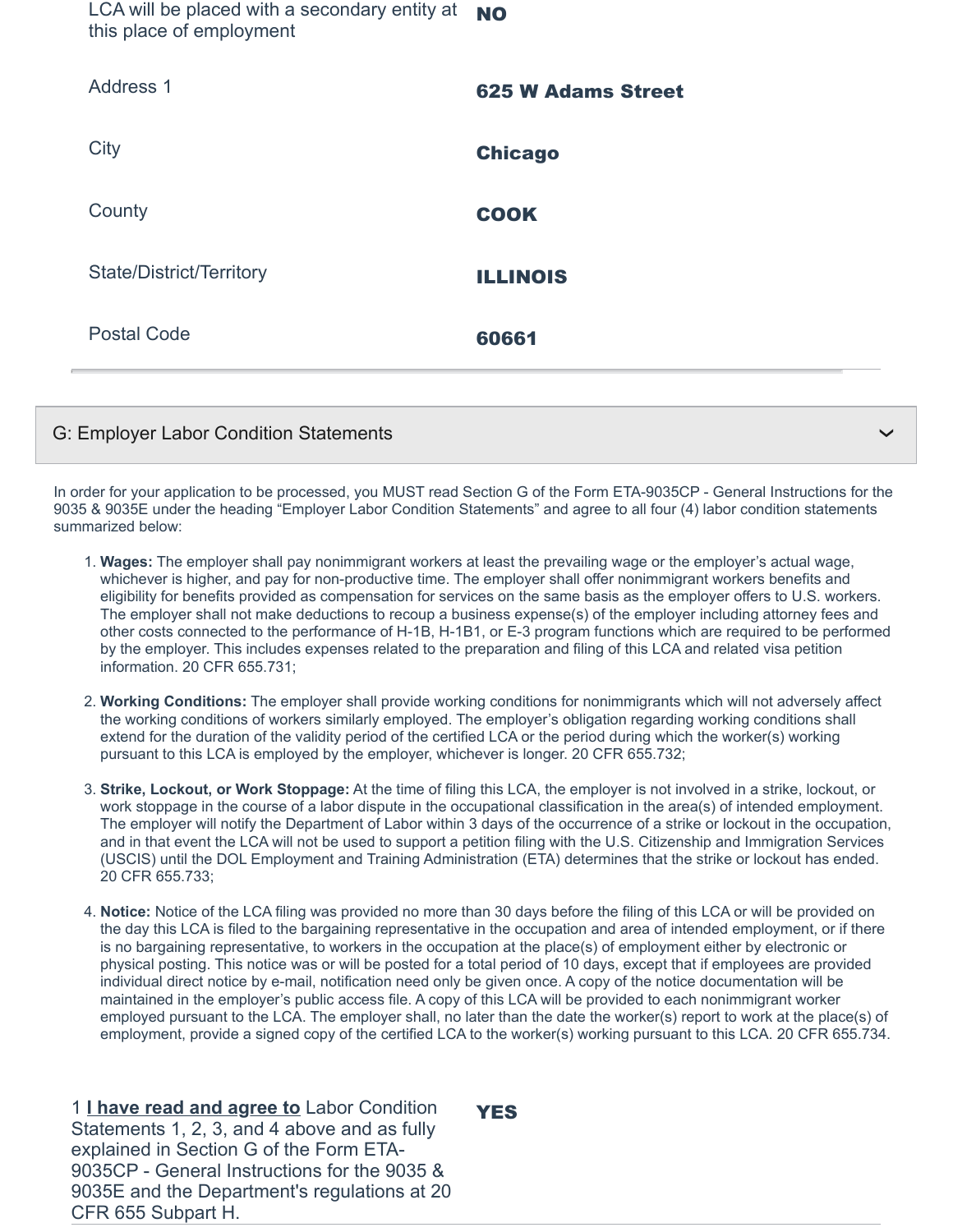1 At the time of filing this LCA, is the employer H-1B dependent? NO

2 At the time of filing this LCA, is the employer a  $_{\rm NO}$ willful violator

I/J: Employer Obligations

#### **Notice of Obligations**

A. Upon receipt of the certified LCA, the employer must take the following actions: Print and sign a hard copy of the LCA if filing electronically(20 CFR 655.705(c)(3)); Maintain the original signed and certified LCA in the employer's files (20 CFR 655.705(c)(2)); 20 CFR 655.730(c)(3) ; and 20 CFR 655.760) Make a copy of the LCA, as well as necessary supporting documentation required by the Department of Labor regulations, available for public examination in a public access file at the employer's principal place of business in the U.s> or at the place of employment within one working day after the date on which the LCA is filed with the Department of Labor (20 CFR 655.705(c)(2) and 20 CFR 655.760).

B. The employer must develop sufficient documentation to meet its burden of proof with respect to the validity of the statements made in its LCA and the accuracy of information provided, in the event that such statements or information is challenged (20 CFR 655.705(c)(5) and 20 CFR 655.700(d)(iv)).

C. The employer must make this LCA, supporting documentation, and other records available to officials of the Department of Labor upon request during any investigation under the immigration and Nationality Act (20 CFR 655.760 and 20 CFR Subpart I).

I declare under penalty of perjury that I have read and reviewed this application and that to the best of my knowledge, the information contained therein is true and accurate. I understand that to knowingly furnish materially false information in the preparation of this form and any supplemental thereto or to aid, abet, or counsel another to do so is a federal offense punishable fines, imprisonment, or both (18 U.S.C 2, 1001,1546,1621).

1 Public disclosure information in the United States will be kept at: *(You must select one or both of the options listed in this Section.)*

### Employer's principal place of business

❯